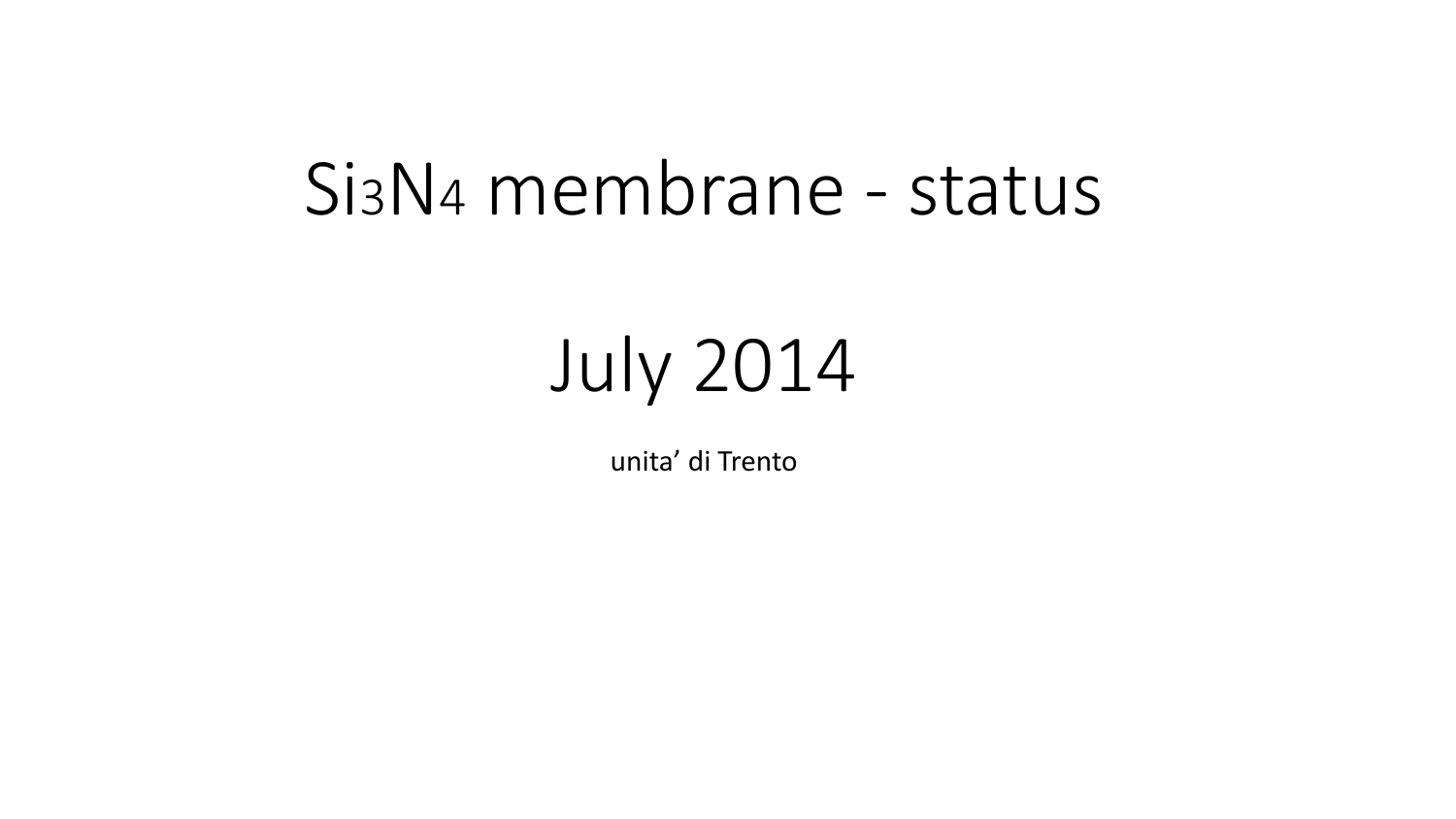## Fabrication process development

We are trying to fabricate suspended stoichiometric membranes (real part of the index of refraction n=1.99) of square/circular shape by using Deep-RIE process. This non-standard approach is important for integrating the insulation/balancing stage.

- Firstly, we have to verify the resistance of 50/100/130 nm Si3N4 stressed membranes (1.4G Pa) to a Deep-RIE using thermal oxide protection layer of 300 nm. Answer is: YES

- Secondly, is the critical release of the membrane. Answer is: test are still ongoing

Wafer layout for lithographic masks



Frame dimensions (a) 5 mm x 5 mm (b) 5 mm x 25 mm

Membrane diameter/edge from 300 um to 1500 um

The membrane is covered by pure Al protection layer to preserve optical quality

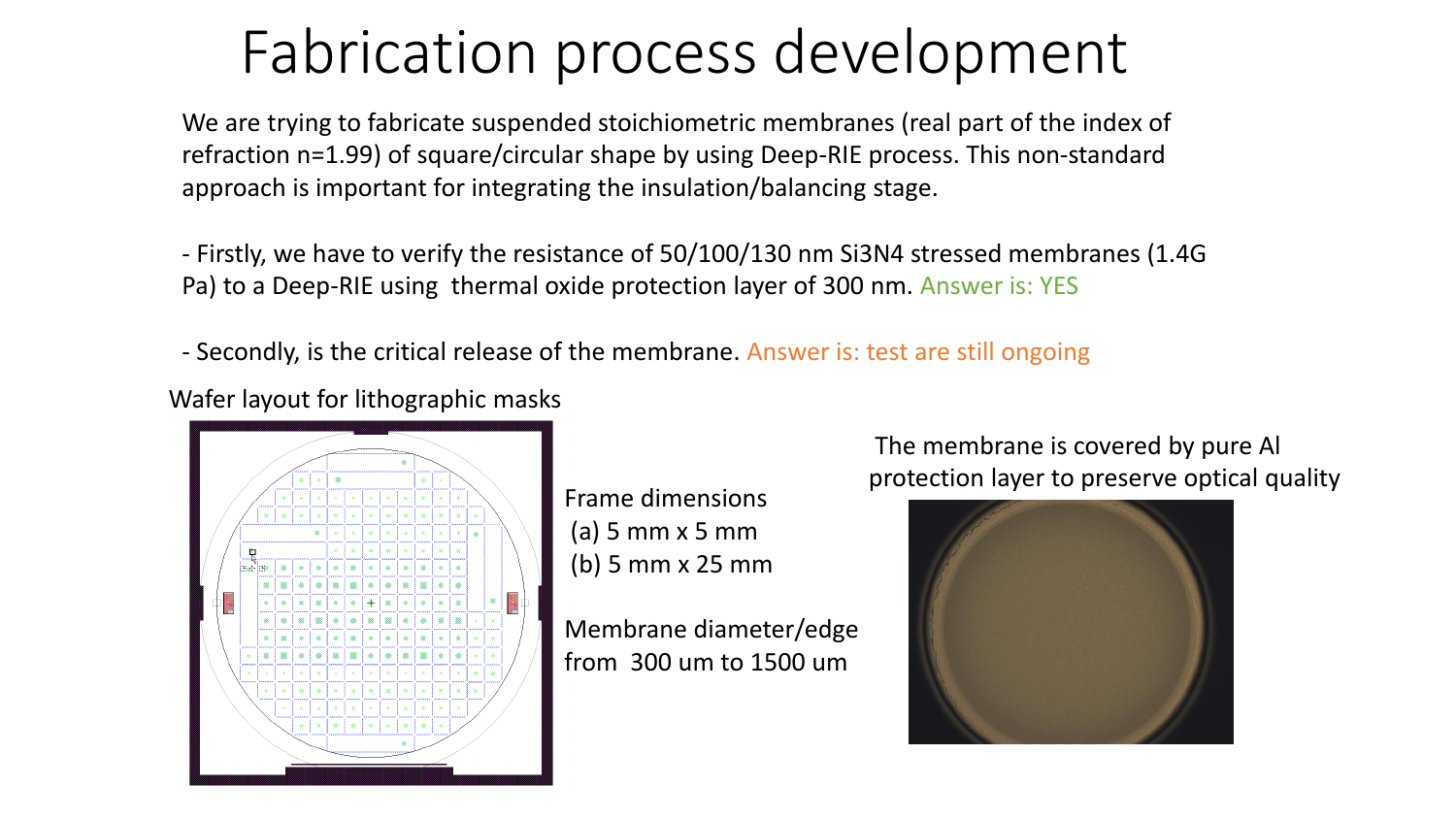## Objective: thick devices with an insulation stage for membranes



Integrate a thin Si3N4 (50/100/130 nm) membrane on a insulation and balance c-Si resonator. A dedicate process is needed for this task.

Now we are testing:

- Membrane stability
- The limit for the internal stress
- The integration of a Si3N4 on a deep-RIE micromachining process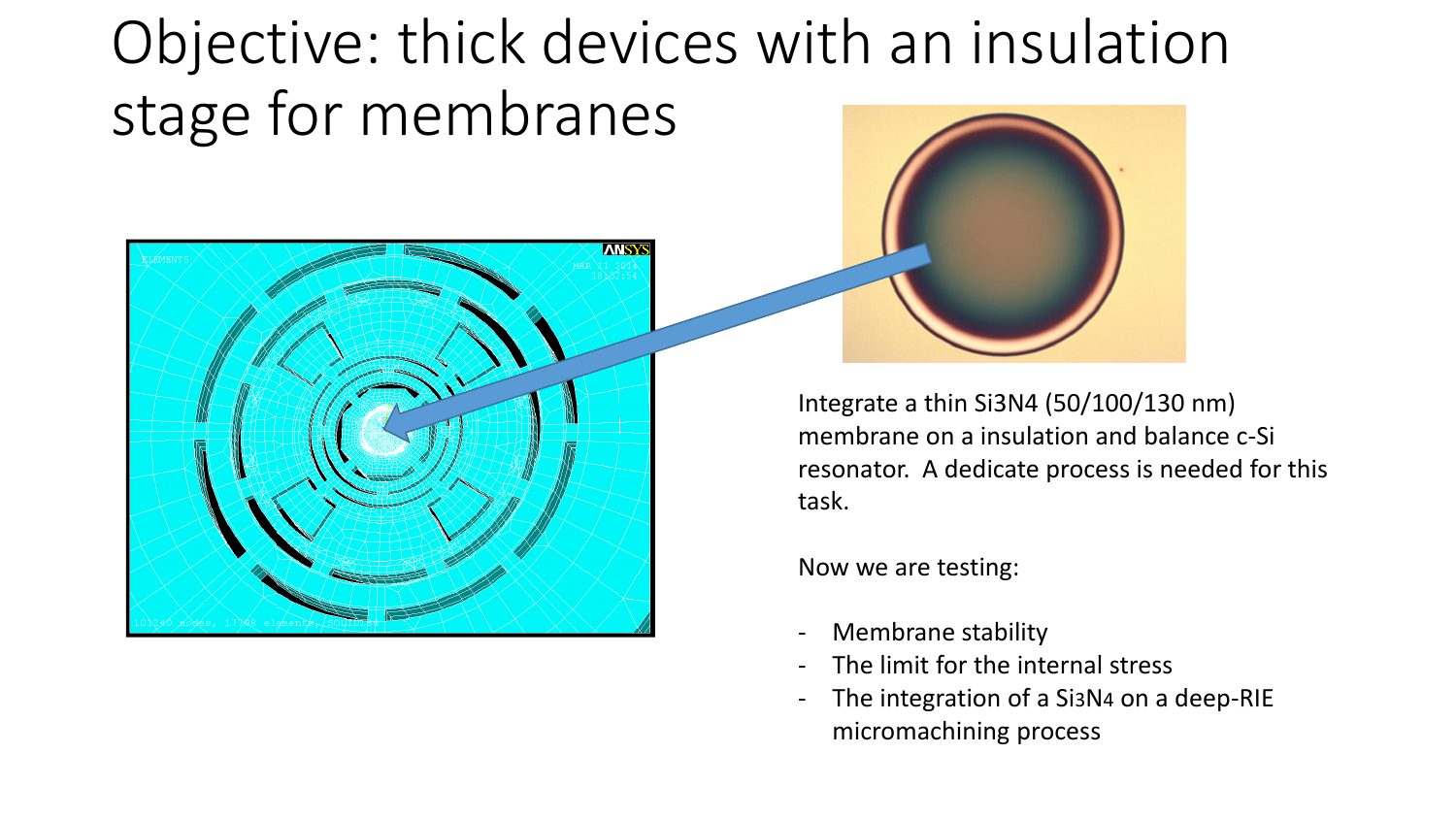### Fabrication process

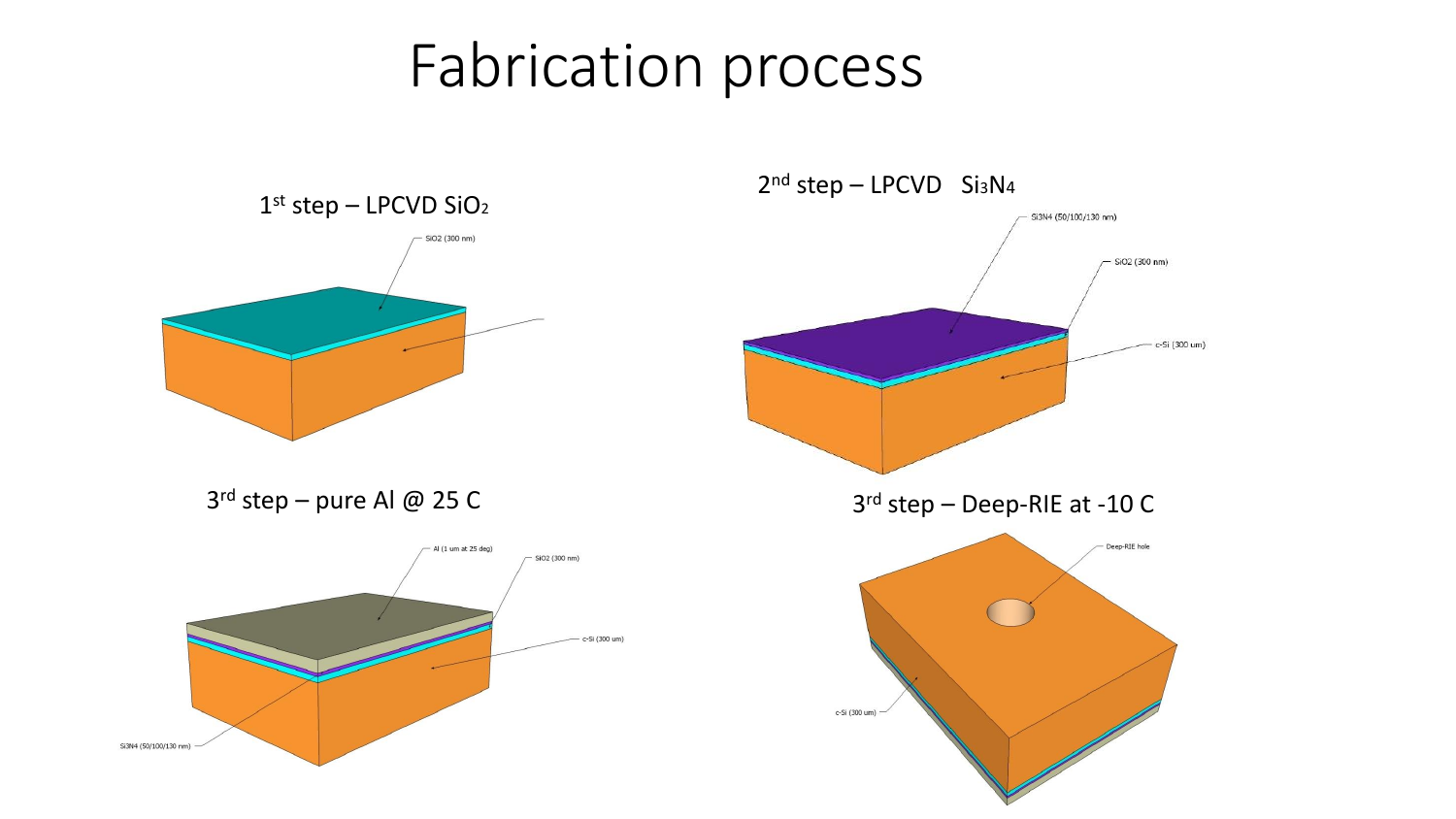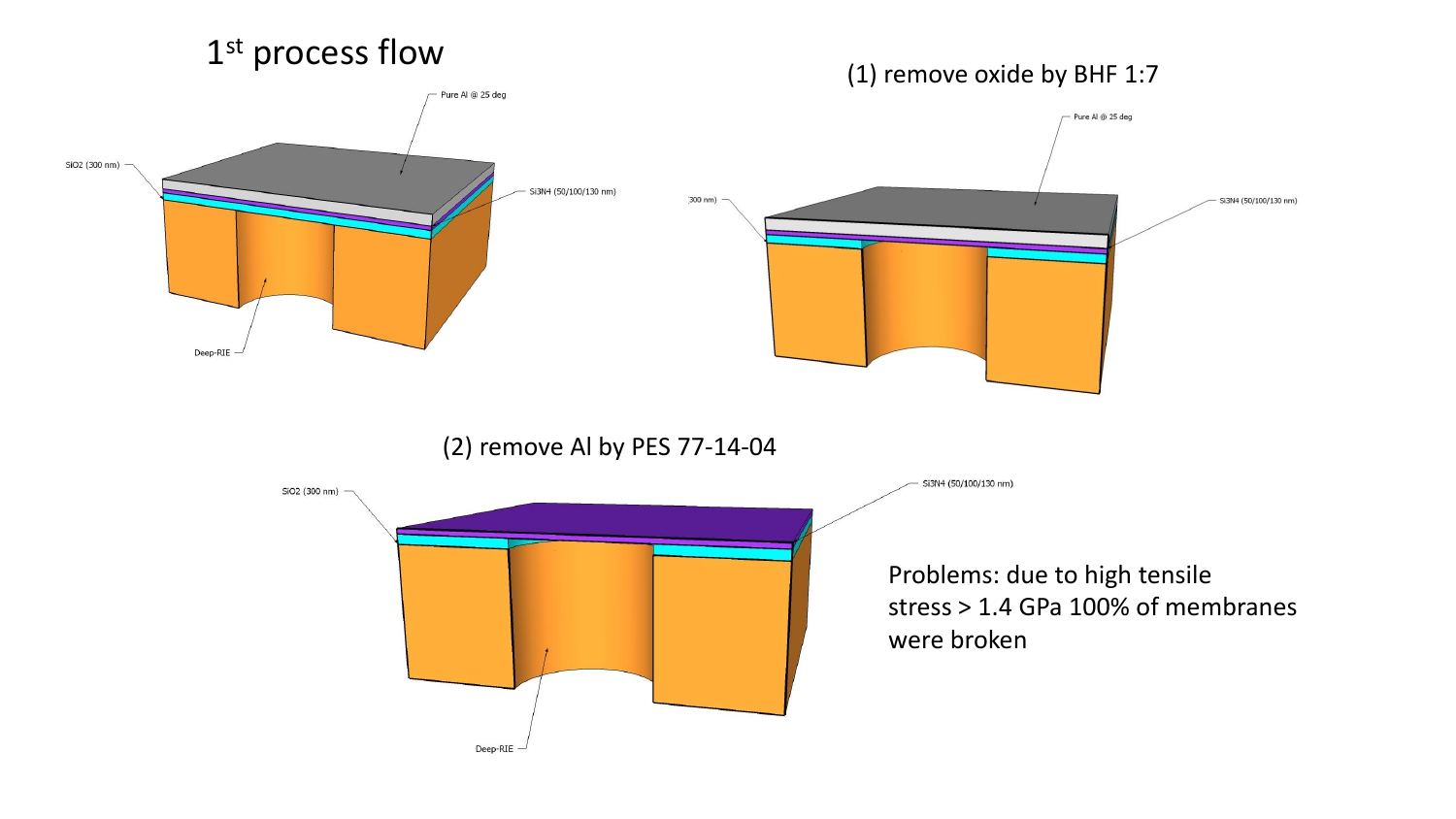#### 2<sup>st</sup> process flow

#### (1) remove Al layer by PES 77-14-04 2

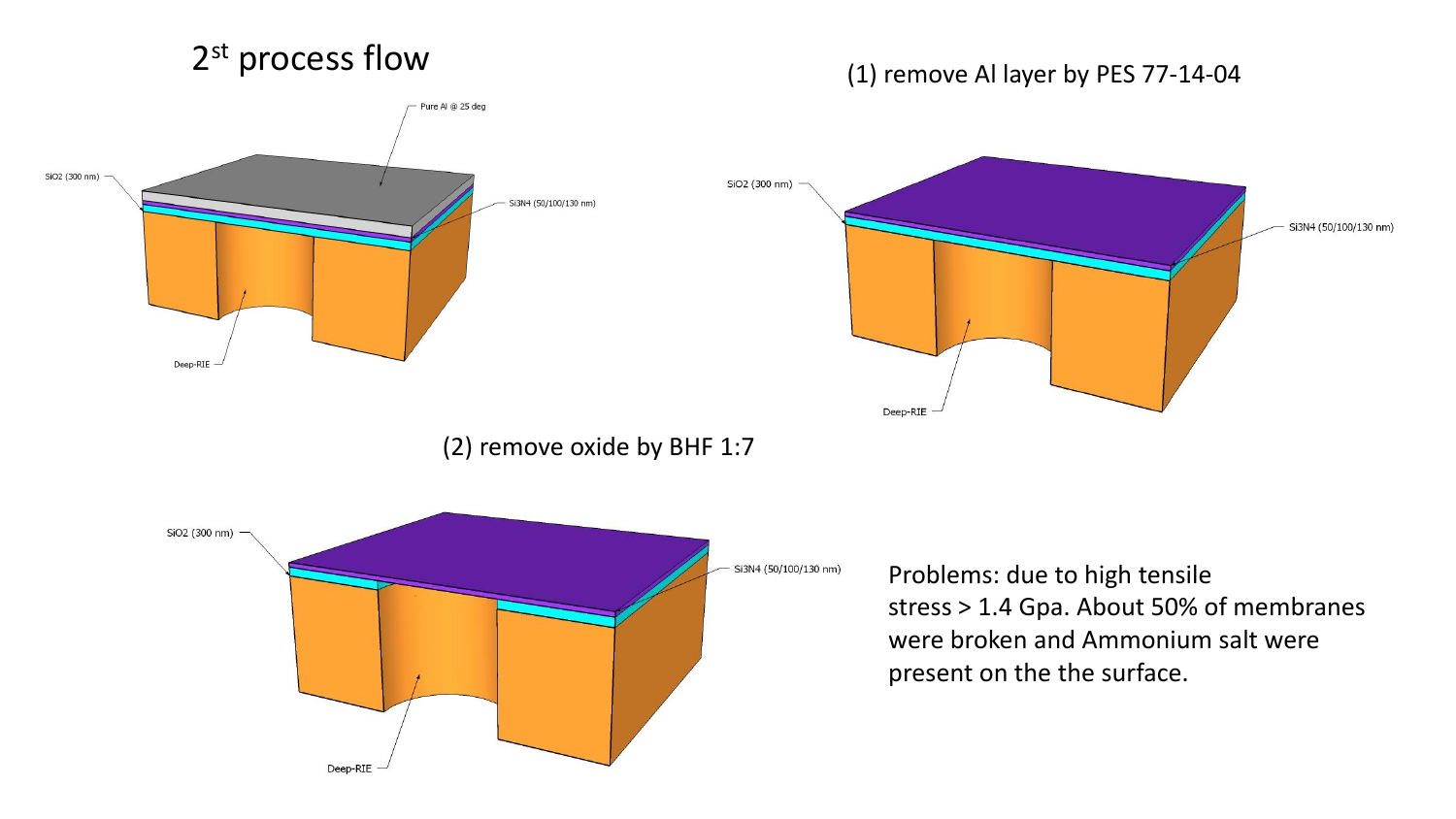## Preliminary results on membranes (2<sup>nd</sup> process flow)



Square and circular-shaped membranes survive, but the process yield is lower than 50%. This is mainly due to high stress during deposition and particular care during releasing is the key factor.

> Image of a broken 100 nm square-shape membrane





Silicon is still present on the back-side of the membrane (overetch by Deep-RIE is needed to get the correct hole dimensions)

Sometimes Ammonium salts are present after the BHF 1:7